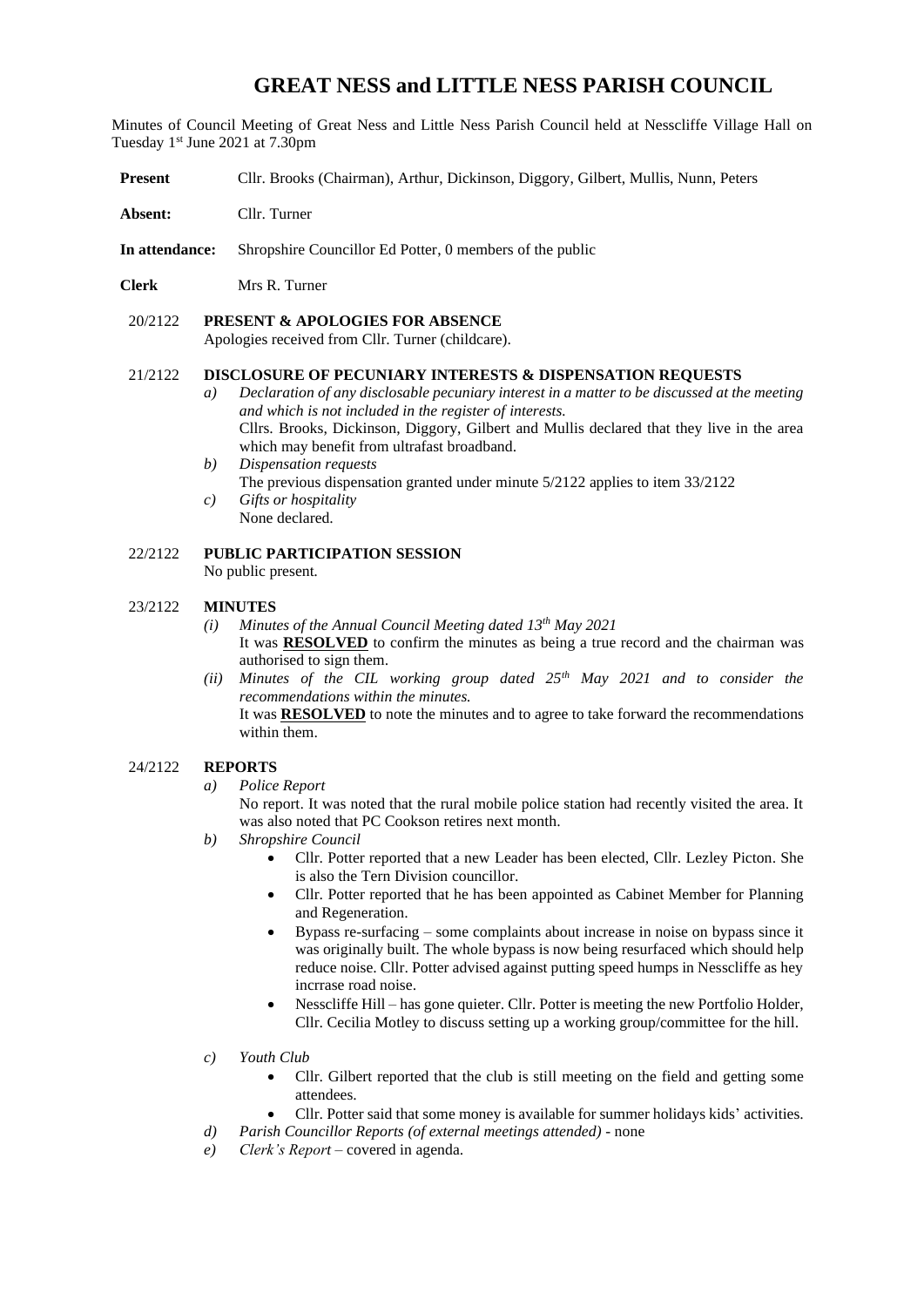## 25/2122 **POLICIES & COMMUNICATION**

- *a) Asset Condition Report –* the report was noted and the following points agreed:
	- Nesscliffe War Memorial and Hopton Pumphouse quotes for roofing and pointing. Cllr. Nunn to approach Shingler's and a local builder.
	- Nesscliffe War Memorial railings Graham Taylor to be asked to quote for metal railings
	- Great Ness crossroads bus shelter Graham Taylor to quote for repair to concrete pad.
	- It was noted that Pam Mitchell has a spare board for Wilcott.
	- It was reported that the Millennium Toposcope on The Cliffe is in good condition.
	- The footpath between Wilcott and Nesscliffe needs checking.
- *b) Business Planning working group –* it was **RESOLVED** to agree the TOR and additionally appoint Cllr. Dickinson to the group.

## 26/2122 **PLANNING NOTIFICATIONS** – **FOR INFORMATION**

- 1) 14/03797/OUT Development Land West Of Oakfield, Nesscliffe, Shrewsbury, Shropshire Proposal: Outline application for the erection of 6 No dwellings (to include access) *Awaiting Decision*
- 2) 14/05257/FUL Proposed Dwelling Adj. Hopton Farm, Nesscliffe, Shrewsbury, Shropshire Proposal: Erection of a Single Plot Exception (SPE) affordable dwelling and formation of access *Awaiting Decision*
- 3) 17/05151/EIA Proposed Poultry Units NW Of North Farm, Felton Butler Proposal: Erection of four poultry rearing buildings, eight feed bins, biomass store and amenity building including landscaping and tree planting. *Pending Consideration*
- 4) 19/01463/REM Plot Adj. To No 4 Felton Butler Cottages, Felton Butler Proposal: Reserved Matters application pursuant 14/01327/OUT for the erection of a detached dwelling and garage to include access *Pending Consideration*
- 5) 19/04714/FUL Proposed Development Land At Adcote School, Little Ness Proposal: Erection of 3No dwellings *Refused*
- 6) 20/03976/EIA Land Adjacent To The A5, Kinton, Shrewsbury, Shropshire Proposal: Erection of four poultry rearing buildings, nine feed bins, landscaping scheme and all associated works *Pending Consideration*
- 7) 20/04936/FUL Rose Cottage, Holyhead Road, Montford, Shrewsbury, SY4 1A Proposal: Erection of one replacement dwelling following demolition of existing *Decision: Grant Permission*
- 8) 20/05427/FUL Oakfield, Great Ness, Shrewsbury, Shropshire, SY4 2L Proposal: Erection of replacement dwelling and detached double garage; modifications to existing vehicle access off public highway *Pending Consideration*
- 9) 21/00841/FUL Barns At Wolfshead Farm, Nesscliffe, Shrewsbury, SY4 1AP Proposal: Conversion of a range of traditional agricultural buildings into 5no. dwellings with carports/storage *Pending Consideration*
- 10) 21/00860/VAR106 Proposed Dwelling North Of Top Farm, Kinton, Shrewsbury, Proposal: Variation of S106 agreement (13/05065/OUT) to vary the affordable housing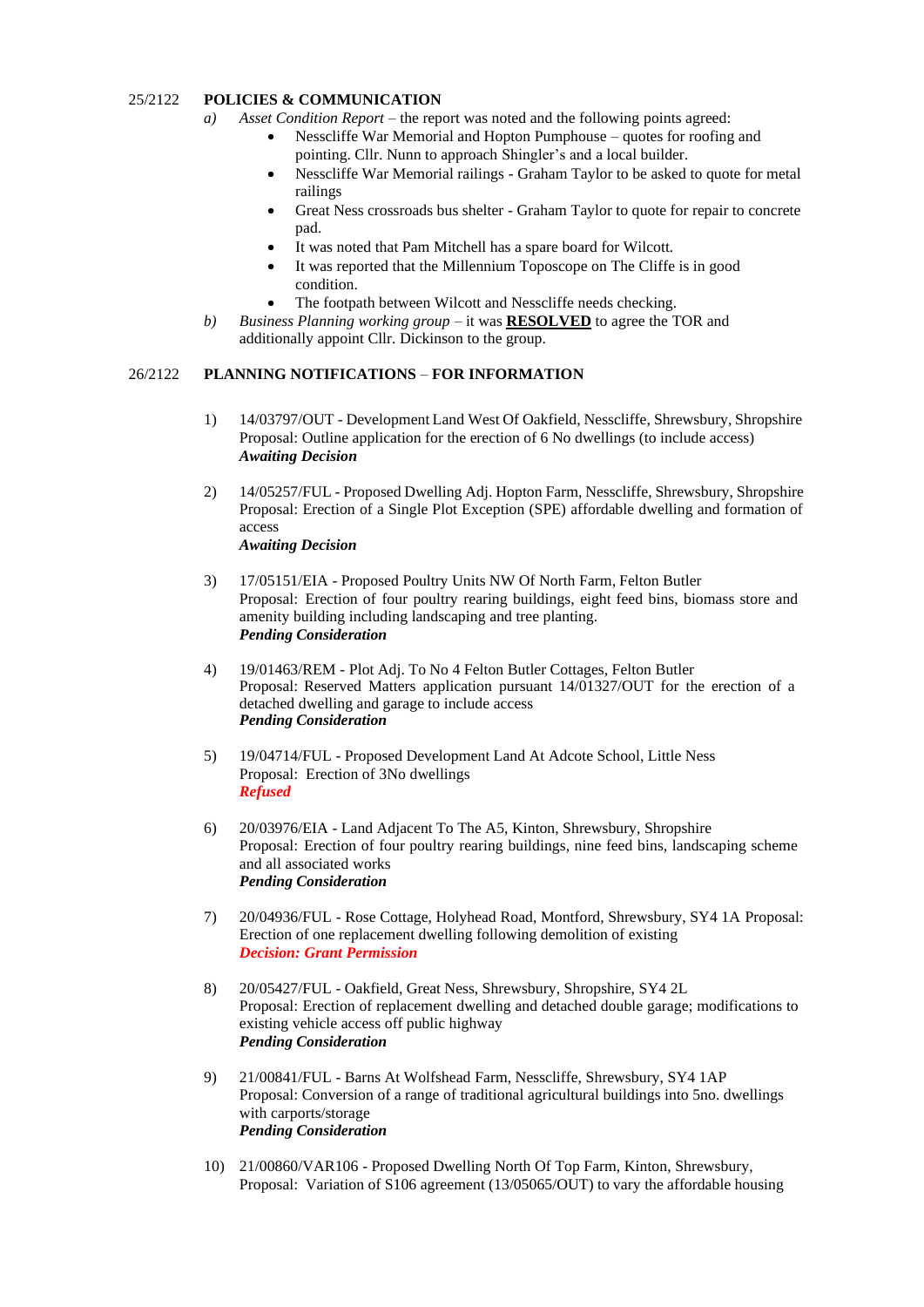contribution *Awaiting Decision*

11) 21/01746/FUL - New Heath Farm, Gibraltar Lane, Nescliffe, SY4 1AY Proposal: Erection of a single storey extension to rear, two storey extension front entrance extension and conversion of garage into music room and guest bedroom *Pending Consideration*

## 27/2122 **PLANNING APPLICATIONS – FOR CONSIDERATION**

- 1) 21/02019/FUL The Hill, Nesscliffe, Shrewsbury, Shropshire, SY4 1DQ Proposal: Erection of building for stables, tack room and fodder store Comments: It was **RESOLVED** to support as it is in keeping with it having previously being a smallholding.
- 2) 21/01179/TPO Charleston House, Great Ness, Shrewsbury, Shropshire, SY4 2LF Proposal: Trim back branches overhanging garage back to boundary by approx. 3m of 1No Yew Tree protected by the Shrewsbury and Atcham Borough Council (Land Adjoining Ness Strange, Great Ness) Tree Preservation Order 1989 (Ref: SA/172) Comments: No comments.
- 3) 21/02203/FUL Mill House, Kinton, Shrewsbury, Shropshire, SY4 1A Proposal: Installation of relocated septic tank drainage system Comments: No comments.

# 28/2122 **PARISH MATTERS**

- *a) Nesscliffe Hill* Cllr. Diggory due to meet Shaun Burkey.
- *b) Traffic calming scheme update* final bill sent but awaiting the sign being removed and recalibration; council expressed disappointment at the delay. It was suggested that the data could be used to ask the speed camera van to enforce in future. A quote is awaited to change the crossing signs to electronic ones.
- *c) Street light Kingsway and safety check of columns* columns check done but light on Kingsway still on. Maintenance contractor to be asked to sort this.
- *d) Highways maintenance matters* none.
- *e) Defibrillators* Ken Raines to quote for preparing defibrillator management protocol and training.
- f) Affordable housing at Hopton Park meeting booked for 3<sup>rd</sup> June with the housing association.
- *g) Reports of other parish matters* 
	- Cllr. Diggory is meeting Street Scene re bollards, timbers and compost donated and plants being donated.
	- £250 to spend on litter equipment authorised.
	- Grit bin to by garages to be moved.
	- Rubbish left after portacabin removal to be collected as a fly tip as it had been duped behind the cabin.
	- A litter bin trolley and 6 bins are being donated by SC. The trolley will be stored at Cllr. Mullis' house.

# 29/2122 **FINANCIAL MATTERS**

*a) Payments including payments made between meetings* – it was **RESOLVED** to approve the following:

| Ref                               | Payee         | <b>Item</b>         | <b>Type</b>   | <b>Net</b> | <b>VAT</b> | <b>Gross</b> |
|-----------------------------------|---------------|---------------------|---------------|------------|------------|--------------|
| P8-2122                           | <b>SCPF</b>   | Pension April       | <sub>SO</sub> | £162.67    | £0.00      | £162.67      |
| P9-2122                           | R Turner      | Salary May $+$      | <b>BACS</b>   | £915.81    | £0.00      | £915.81      |
|                                   |               | backpay             |               |            |            |              |
| P10-2122                          | <b>SALC</b>   | Subs                | <b>BACS</b>   | £475.53    | £0.00      | £475.53      |
| P11-2122                          | Friends of St | Donation for        | <b>BACS</b>   | £150.00    | £0.00      | £150.00      |
|                                   | Andrews       | bouncy fun run      |               |            |            |              |
| P <sub>12</sub> -2 <sub>122</sub> | R Turner      | <b>Expenses May</b> | <b>BACS</b>   | £37.99     | £2.40      | £40.39       |

*b) Income received* – none.